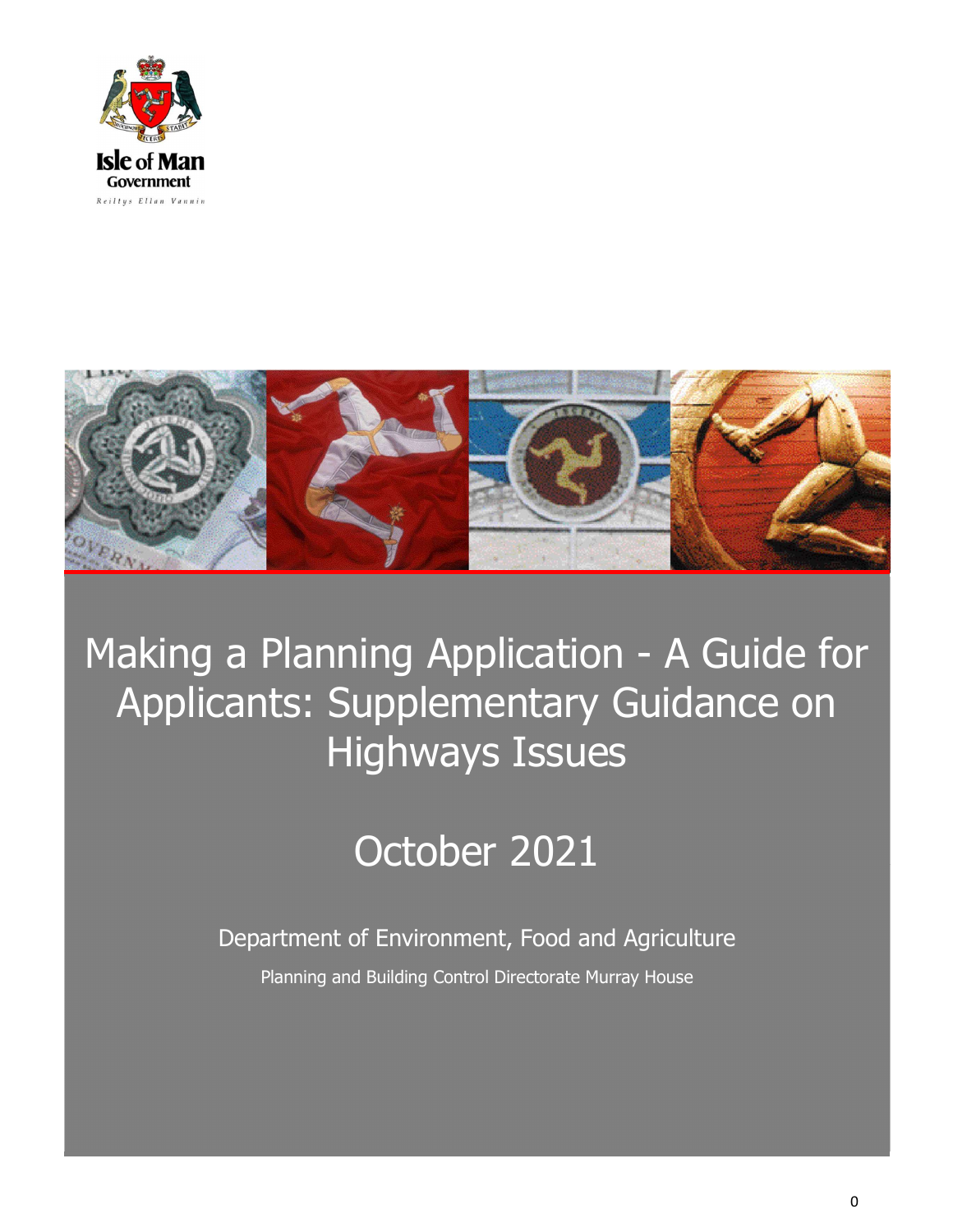### The Purpose of this Guidance

This document is intended to provide a summary of the commonly required information in relation to highways issues and to provide supplementary guidance to that set out within the Department of Environment, Food and Agriculture's publication: 'Making a Planning Application A Guide for Applicants".

This document is not policy and is not intended to cover all highway circumstances. More detailed guidance is set out in the Department of Infrastructure's February 2021 publication: 'Manual for Manx Roads' - https://www.gov.im/media/1359885/manual-for-manx-roads-220621.pdf

Key highways considerations for many planning applications include the provision of visibility splays on leaving an access as a driver, sufficient parking and highway drainage. In order to avoid unnecessary delays in the determination of planning applications or potential refusal, it is important that applicants or their agents provide sufficient and valid information.

### When is highway visibility needed?

General Policy 2 of the Isle of Man Strategic Plan (2016) indicates that development will not normally permitted unless it: provides appropriate, safe and convenient access for all highway users, together with adequate parking, servicing and manoeuvring space; and does not have an unacceptable effect on road safety or traffic flows on the local highways. Good visibility is essential to the safe use of an access. Road users need to see and be seen on exiting accesses or driveways and visibility splays provide to happen with enough reaction time for drivers to assess potential hazards and react accordingly. Detailed guidance is set out in the Manual for Manx Roads at Appendix B which draws on that established within the UK as set out in the Manual for Streets 1 and 2 and the Design Manual for Roads and Bridges.

Highway visibility splays must be shown for vehicular accesses on a scale site plan for planning applications which involve:

- a new access
- changes to an existing access onto the highway
- relocation of an access showing the visibility of the existing and proposed accesses to demonstrate any improvement or reduction in visibility
- an increase or change use of an existing access, e.g. where there is an intensification of use of the site, or the nature of the site is to be changed in terms of the number and / or type of traffic movements.

Existing accesses that are to be retained as at present with no change in vehicle use of the site, e.g. for a replacement dwelling do not require visibility splays to be shown.

### What needs to be shown on a highway visibility splay?

Figure 1 provides an example of highway visibility splays. These must:

- Be to the appropriate standard
- Be drawn on a suitably scaled site layout plan at a standard scale, e.g. at 1:200, 1:250, 1:500, 1:1000 on a topographical survey or an IoM Survey mapping background
- Provide the full extent of the splays shown in both directions to the nearside kerb line/edge of carriageway. Splays shown to the opposite kerb line in either direction will be unaccepted.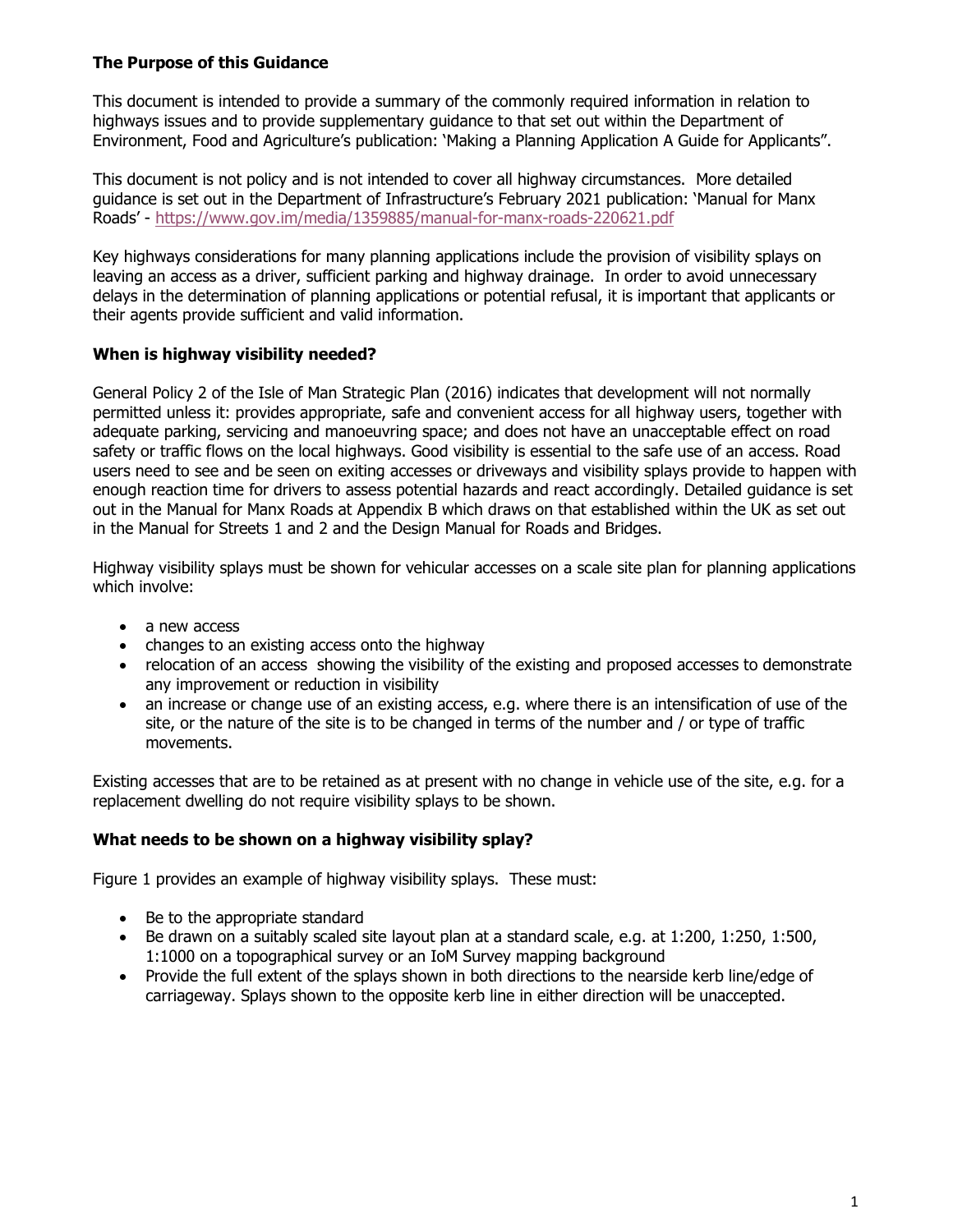

### What visibility splay standard is required?

Visibility splays are known as envelopes that are to be kept clear and based on measured distances, known as the 'X' and 'Y' distances at a height of 1.05m to represent a car driver's a car driver's eye level when seated.

- The 'X' distance is a fixed point measured at 2.4m from the road kerb edge, including any path or verge at the centre of the access or driveway reflecting the position of a car when leaving.
- In exceptional circumstances, the 2.4m `X' distance can be reduced to 2m where this can be justified on a case-by-case basis, e.g. in low speeds traffic flow environments of less than 30 mph, on a residential road / streets (Local Access Roads) and having regard to the context and carriageway width.
- The 'Y' measurement relates to traffic speed and provides the minimum distance to stop safely. It can vary in length and position due to the location and road features such as bends, hills, street, furniture, and speed limits. It is the furthest point to the left and right where you can see, usually, to the nearest road / kerb / verge edge.
- The required 'Y' distance is set out in Table 1 and is based on the  $85<sup>th</sup>$  percentile of mph speed of traffic or where there is no such data then the speed limit of the road. If the road has no posted speed limit, then speed survey data should be provided. If there is no speed data provided, then 60mph will be assumed.
- Speed surveys can be undertaken by Highway Services for a fee of approximately  $£150$ . Where a speed survey is undertaken it must comply with Design Manual for Roads and Bridges advice: 'CA 185 Vehicle Speed Measurement' - https://www.standardsforhighways.co.uk/dmrb/

### Table 1: Minimum 'Y' distance visibility standard for the  $85<sup>th</sup>$  percentile speed or speed limit

| 85 <sup>th</sup> percentile Traffic<br><b>Speed or Speed Limit</b><br>(mph) | Roads or Street in a built-up<br>area<br>(metres) | Is speeds on a built-up road<br>or street exceed 37mph or is<br>outside the built up area<br>(metres) |
|-----------------------------------------------------------------------------|---------------------------------------------------|-------------------------------------------------------------------------------------------------------|
| 10                                                                          | 11                                                |                                                                                                       |
| 15                                                                          | 17                                                |                                                                                                       |
| 20                                                                          | 25                                                |                                                                                                       |
| 25                                                                          | 33                                                |                                                                                                       |
| 30                                                                          | 43                                                | 70                                                                                                    |
| 31                                                                          | 45                                                |                                                                                                       |
| 37                                                                          | 59                                                |                                                                                                       |
| 40                                                                          |                                                   | 90                                                                                                    |
| 50                                                                          |                                                   | 120                                                                                                   |
| 60                                                                          |                                                   | 160                                                                                                   |